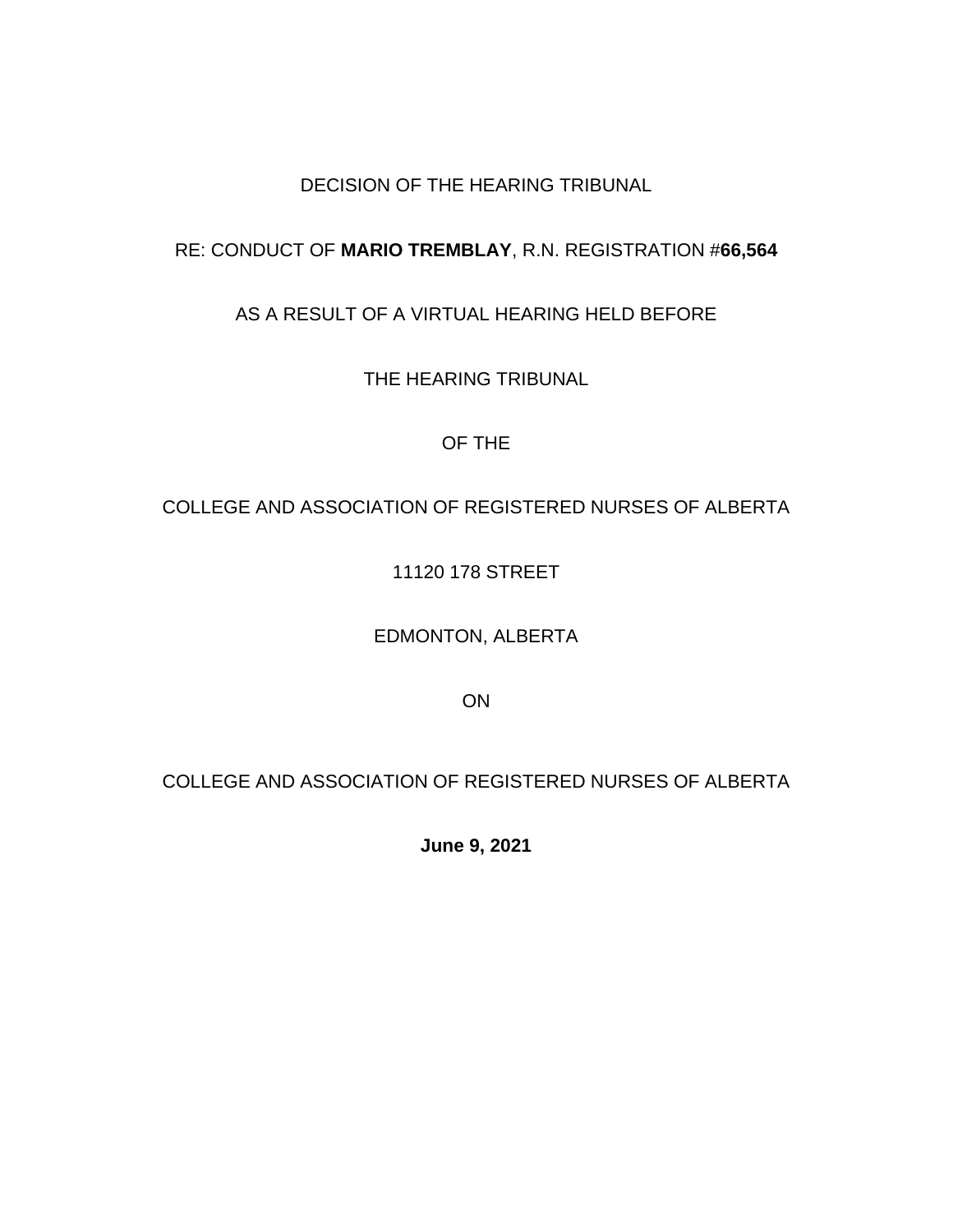## **INTRODUCTION**

A hearing was held on June 9, 2021 at the College and Association of Registered Nurses of Alberta ("CARNA") by the Hearing Tribunal of CARNA to hear a complaint against Mario Tremblay R.N. registration #66,564.

Those present at the hearing were:

## **a. Hearing Tribunal Members:**

Grace Brittain, Chairperson Lynn Headley, RN Douglas Dawson, Public Representative Jim Lees, Public Representative

## **b. Independent Legal Counsel to the Hearing Tribunal:**

Heidi Besuijen

## **c. CARNA Representative:**

Vita Wensel, Conduct Counsel

## **d. Regulated Member Under Investigation:**

Mario Tremblay (sometimes hereinafter referred to as "the Regulated Member")

## **e. Regulated Member's Legal Counsel:**

Laura Mensch

## **PRELIMINARY MATTERS**

Conduct Counsel and Legal Counsel for the Regulated Member confirmed there were no objections to the composition of the Hearing Tribunal or to the Hearing Tribunal's jurisdiction to proceed with the hearing. No preliminary applications were made.

No application was made to close the hearing.

Conduct Counsel confirmed the matter was proceeding by Agreement.

## **ALLEGATIONS AND ADMISSION**

The allegations in the Notice to Attend are as follows:

While employed as a Registered Nurse ("RN") at [an Edmonton AB hospital]:

1. On or about December 21, 2018, the Regulated Member failed to communicate effectively with [Patient 1's] family member, after [Patient 1] suffered an injury, contrary to the *CNACE* and the *CPSRM.*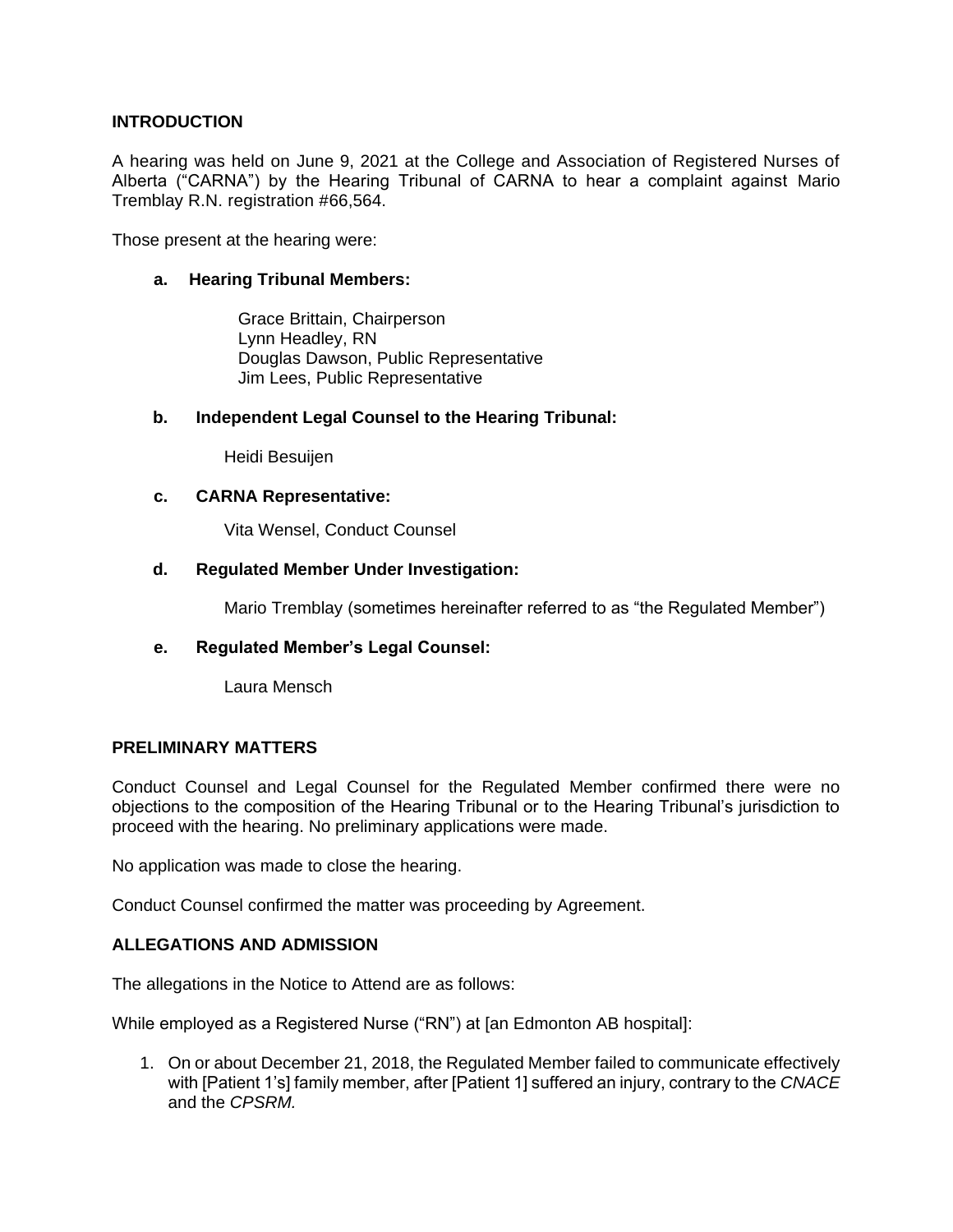- 2. Between January 18, 2019 and May 31, 2019, the Regulated Member failed to be accountable and failed to demonstrate reasonable judgment when they did not reply to a Patient Relations request for information about [Patient 1's] injury and care, contrary to the *CNACE* and the *CPSRM.*
- 3. On or about January 8, 2020, the Regulated Member failed to adequately explain nursing care to [Patient 1's] family, specifically when they were unprepared while participating in a Patient Relations meeting and failed to advise [Patient 1's] family that they had not been given notice of the meeting and had therefore not had opportunity to prepare, contrary to the *CNACE* and the *CPSRM.*

The Regulated Member has admitted to the conduct in the allegations in the Agreed Statement of Facts and Liability (Exhibit #2).

## **EXHIBITS**

The following documents were entered as Exhibits:

Exhibit #1 – Notice to Attend a Hearing by the Hearing Tribunal of the College and Association of Registered Nurses of Alberta;

Exhibit #2 – Agreed Statement of Facts and Liability between Mario Tremblay, #66,564 and Vita Wensel, Conduct Counsel;

Exhibit #3 – Appendices to the Agreed Statement of Facts and Liability:

- A. Complaint Documents;
- B. Resume of the Regulated Member;
- C. Ongoing education for the Regulated Member;
- D. CARNA Practice Standards for Regulated Members ("Practice Standards") and 2017 Edition of the Canadian Nurses Association Code of Ethics for Registered Nurses ("Code of Ethics");
- E. Policy on Recognizing and Responding to Hazards, Close Calls and Clinical Adverse Events Policy and the Code of Conduct;
- F. [an Edmotnon AB hospital] Job Allocation Card Patient Care Management Jobs;
- G. Position Description Patient Care Manager;
- H. [an Edmotnon AB hospital] PCM and UM Role Statements / RACI Matrix;
- I. [Patient 1's] redacted chart and the [unit redacted] charting abbreviations;
- J. Email from Regulated Member dated December 21, 2018;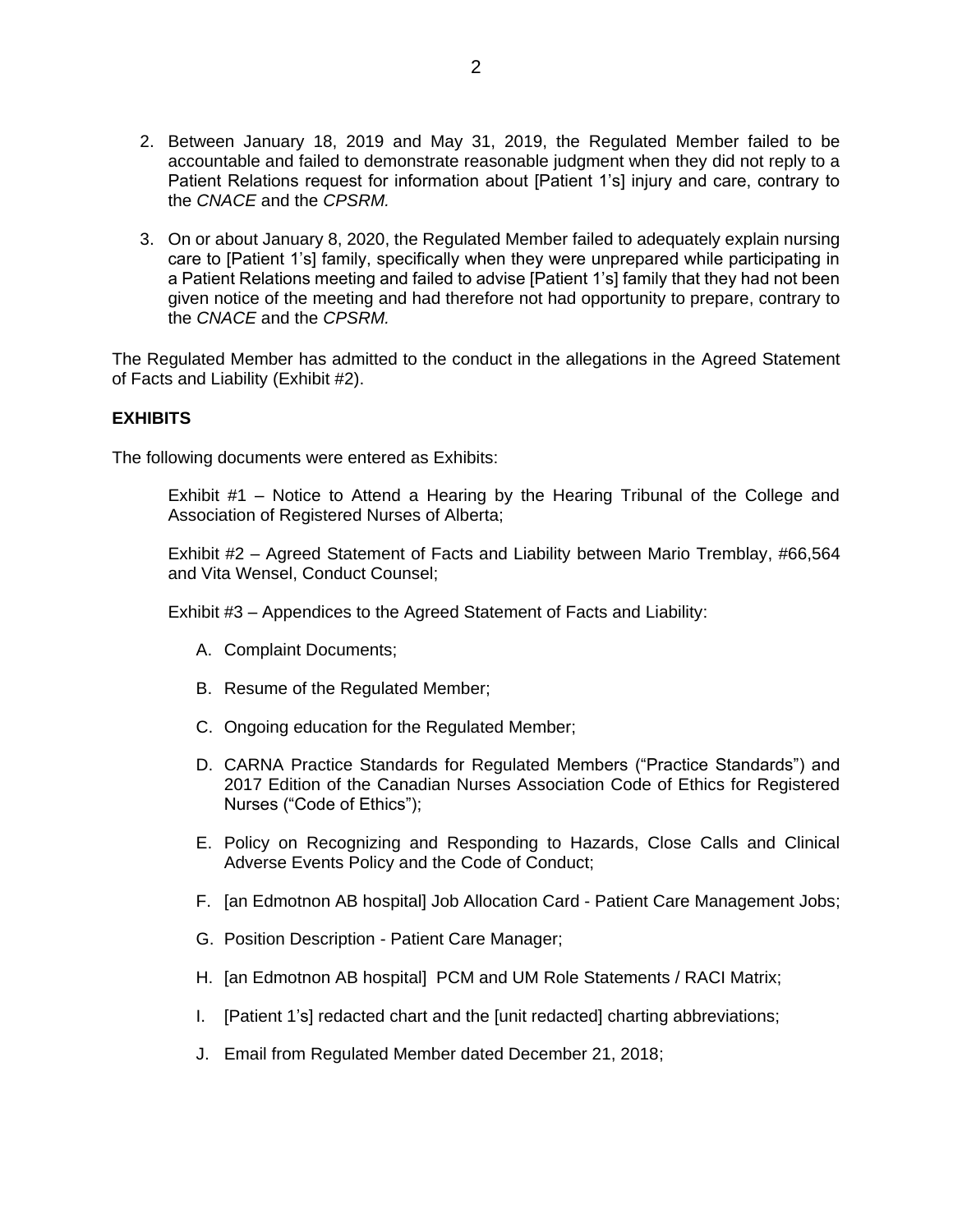- K. Emails from Patient Relations to the Regulated Member dated January 18, 2019, April 9, 2019 and May 30, 2019; and
- L. Email from Regulated Member dated January 25, 2019.

Exhibit #4 – Joint Recommendations on Sanction; and

Exhibit #5 –*Jaswal* v. *Newfoundland Medical Board.*

## **SUBMISSIONS ON THE ALLEGATIONS**

### **Submissions by Conduct Counsel:**

Conduct Counsel made brief submissions. Conduct Counsel submitted that the conduct constitutes unprofessional conduct under sections 1(1)(pp)(i), and (ii) of the HPA.

Conduct Counsel noted that the following Practice Standards were applicable: Standards 1.2, 2.2, 2.4, 2.7, 3.1, 3.4, 4.2, 4.4, 4.5, and 4.6. Conduct Counsel also noted that the following provisions from the Code of Ethics applied: a.1, a.2, a.5, b.4, g.1, g.2. Conduct Counsel noted there may be other applicable provisions, but that in her view, these were applicable. Conduct Counsel reviewed the Agreement (Exhibit #2).

### **Submissions by the Labour Relations Officer/Legal Counsel for the Regulated Member:**

The Regulated Member's Legal Counsel advised she did not disagree with Conduct Counsel's submissions but emphasized that the conduct at issue related to failures to respond and communicate effectively.

### **Questions from the Hearing Tribunal:**

The Hearing Tribunal had no questions arising from the submissions of Conduct Counsel and Counsel for the Regulated Member.

### **DECISION AND REASONS OF THE HEARING TRIBUNAL ON THE ALLEGATIONS**

The Hearing Tribunal has reviewed the exhibits and considered the submissions made by the parties.

The Hearing Tribunal considered the definition of unprofessional conduct under section (1)(1)(pp) of the HPA. The Hearing Tribunal finds that the Allegations are proven and that the Regulated Member's conduct constitutes unprofessional conduct under section (1)(1)(pp) of the Health Professions Act, as follows:

Unprofessional conduct means one or more of the following, whether or not it is disgraceful or dishonourable:

- (i) displaying a lack of knowledge of or lack of skill or judgment in the provision of professional services; and
- (ii) contravention of this Act, a code of ethics or standards of practice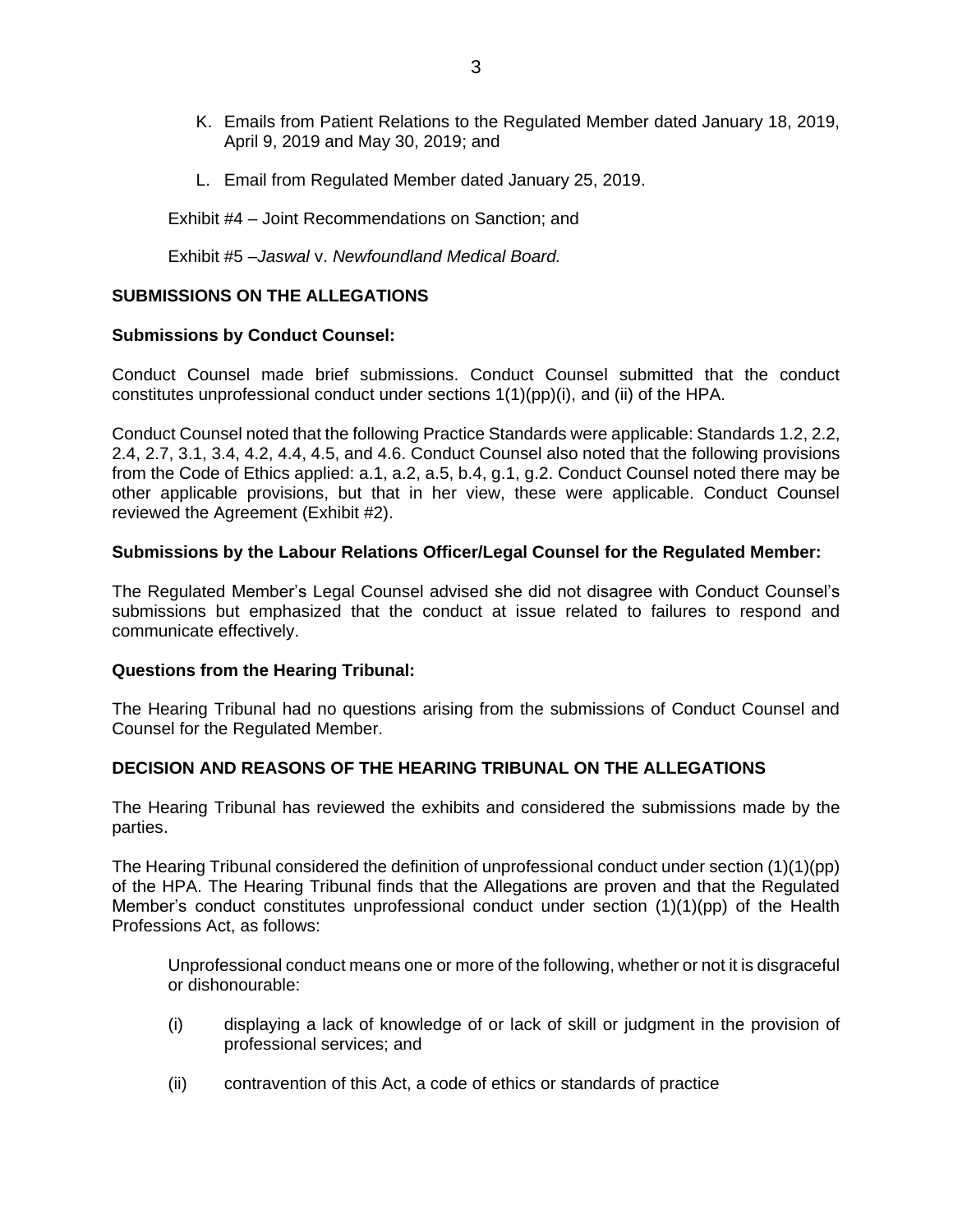The Hearing Tribunal accepts the facts as admitted to in the Agreement Statement of Facts and Liability (Exhibit #2).

The Hearing Tribunal finds that the following facts, to which the Regulated Member admitted, have been proven.

The Regulated Member is the Patient Care Manager of [unit redacted] at [an Edmonton AB hospital].

In his position, the Regulated Member manages patient care issues and ensures patient safety standards and protocols are applied in all patient care delivery. The Regulated Members duties include: managing "formal" or post-discharge patient and family concerns or complaints; leading investigations related to patient and family concerns, safety issues and safety incidents; and facilitating effective patient care related communication and collaboration between units and integrated services.

On December 21, 2018, [Patient 1], a minor, attended the [an Edmonton AB hospital] for surgery. She underwent surgery in the operating room, under general anesthesia, and was transferred to the [unit redacted] to recover from anesthesia at 0927 hours. [Patient 1] was transferred to the [unit redacted] at 1104 hours for further recovery. While at the [unit redacted], [Patient 1's] mother pulled back [Patient 1's] blankets and discovered a lump on [Patient 1's] [body part]. Physicians later determined [Patient 1's] [body part] was [injured]. [Patient 1] underwent surgery for her [body part] at 1555 hours and was transferred to the [unit redacted] to recover at 1625 hours. She later returned to the [unit redacted] at 1715 hours and was discharged at 2000 hours.

The Regulated Member was not assigned nor provided direct patient care to [Patient 1] between her admission and discharge.

At 1515 hours, an RN on the [unit redacted] advised the Regulated Member by telephone about [Patient 1's] [body part injury]. The Regulated Member went to the [unit redacted] while [Physician 1] was speaking with [Patient 1's] parents. Shortly after arriving, the Regulated Member approached [Patient 1's] father to discuss [Patient 1]. The conversation lasted approximately two minutes.

During the conversation with [Patient 1's] father, the Regulated Member made a comment to the effect that it may never be known what happened, in reference to [Patient 1's] [body part injury]. The Regulated Member's comment upset [Patient 1's] father who was in shock about what had happened to [Patient 1].

The Regulated Member advised the matter would be investigated and he would follow up to see how quickly [Patient 1] could be returned to the operating room. The Regulated Member reported back to [Patient 1's] family regarding when [Patient 1] would return to the operating room, and arranged for [Patient 1's] mother to be with [Patient 1] in [unit redacted] after the surgery but otherwise did not provide any further updates, speak with, or visit [Patient 1] or [Patient 1's] parents on December 21, 2018.

After speaking to [Patient 1's] father, the Regulated Member asked for a copy of [Patient 1's] chart and called the Executive Director ("ED") and the Site Patient Care Manager. He also followed up with an email which he copied to the Unit Manager. He spoke with the [unit redacted] RN and Charge RN. He also spoke to the on-call ED and the on-call PCM to advise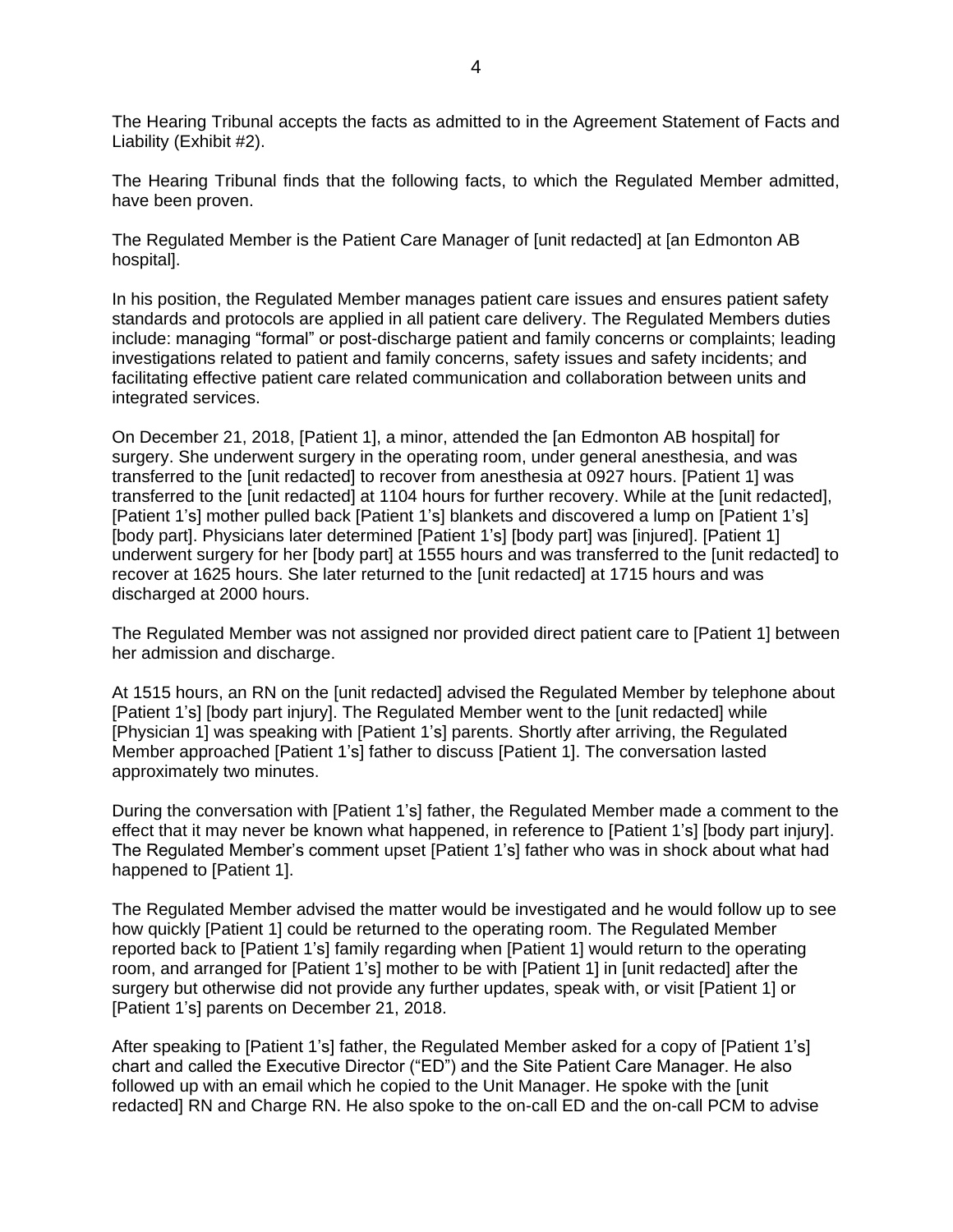them of what occurred. However, the Regulated Member did not speak to the responsible RN in the [unit redacted], [co-worker 1], or the assisting LPN, [co-worker 2], nor request written statements from [co-worker 1] or [co-worker 2] on December 21, 2018.

The Regulated Member did not personally follow up with any members of the healthcare team about [Patient 1's] care after her surgery on December 21, 2018. By the time the surgery was completed, the Regulated Member's shift was over, and he had gone home. Before leaving for the day he ensured the [unit redacted] Charge RN on the evening shift was briefed. He also confirmed that the patient relations contact information would be provided to the family.

The Regulated Member did not fully review [Patient 1's] chart on December 21, 2018 but did so on December 24, 2018. [Patient 1's] parents made a Patient Relations complaint on December 23, 2018.

During the first week of January 2019, the Regulated Member spoke to the Manager of the [unit redacted] and [unit redacted] and requested that she speak to certain individuals. The Regulated Member received a report from the [unit redacted] Manager soon after and observed that her report was consistent with the patient chart. The first written statement of [co-worker 1], and other relevant health care providers, was obtained by the [unit redacted] Manager on January 22, 2020.

On January 18, 2019, a Patient Relations Consultant, contacted the Regulated Member by email seeking further information. [Patient Relations Consultant] requested follow up on April 9, 2019 and May 30, 2019. The Regulated Member did not respond to the request for information until May 31, 2019 and provided his substantive response on June 4, 2019. The Regulated Member believed the Regional Director ("RD") was addressing the matter and had communications with the Executive Director ("ED") about that. Nonetheless, the Regulated Member did not provide a direct response which might have been a factor in any delay in the Patient Relations investigation.

Even though the Regulated Member did not respond directly to [Patient Relations Consultant], he did correspond and respond to requests from the ED and other members of the healthcare team about this incident. The Regulated Member recommended to the ED that a Quality Assurance Review ("QAR") be completed and continued to communicate with the ED on this point until the QAR Committee decided that a QAR would not be done.

On January 25, 2019, the Regulated Member did provide a timeline, based on his chart review, to the ED and the Senior Operating Officer ("SOO").

On January 8, 2020, [Patient 1's] parents met with numerous people to discuss their concerns. During the meeting, when asked about [Patient 1's] nursing care, the Regulated Member failed to provide adequate reasons about his investigation, the nursing care and quality improvement activities initiated because he was not prepared for the meeting. The Regulated Member was not advised about the meeting until shortly before it occurred and was not able to prepare for it. However, he did not explain to [Patient 1's] family of this and so his responses and the appearance of not being prepared caused further distress to [Patient 1's] parents.

The Hearing Tribunal finds that the conduct by the Regulated Member displayed a lack of knowledge of or lack of skill or judgment in the provision of professional services. The ability to communicate appropriately and effectively with a patient (or their family) is at the core of delivering patient care.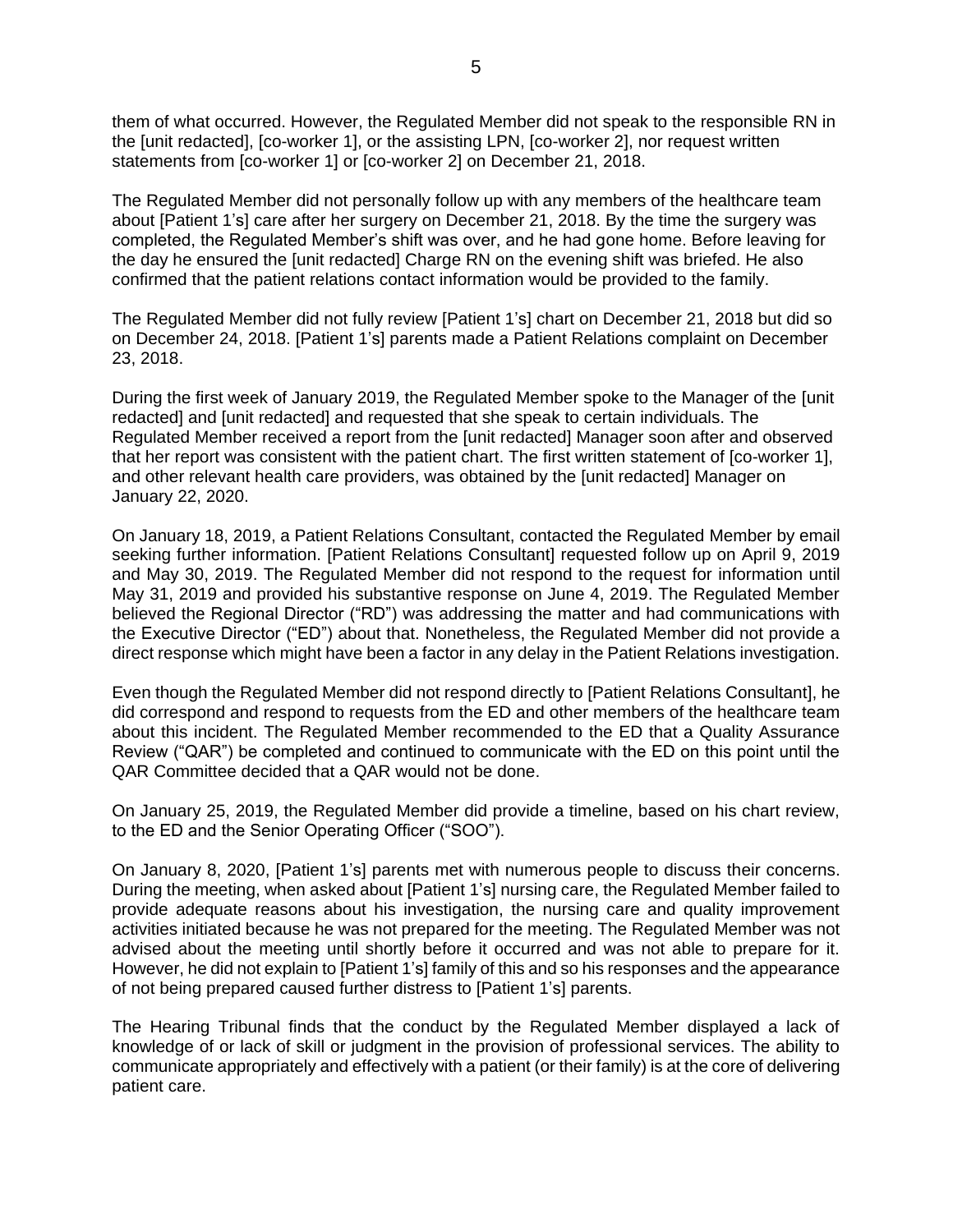The Hearing Tribunal also finds the Regulated Member breached the following provisions of the Practice Standards: 1.2, 2.2, 2.4, 2.7, 3.1, 3.4, 4.2, 4.4, 4.5, and 4.6, as follows:

## **Standard One: Responsibility and Accountability**

The nurse is personally responsible and accountable for their nursing practice and conduct.

#### **Indicators**

1.2 The nurse follows current legislation, standards and policies relevant to their practice setting.

### **Standard Two: Knowledge-Based Practice**

The nurse continually acquires and applies knowledge and skills to provide competent, evidenceinformed nursing care and service.

#### **Indicators**

- 2.2 The nurse uses appropriate information and resources that enhance client care and the achievement of desired client outcomes.
- 2.4 The nurse exercises reasonable judgment and sets justifiable priorities in practice.
- 2.7 The nurse applies nursing knowledge and skill in providing safe, competent, ethical care and service.

### **Standard Three: Ethical Practice**

The registered nurse complies with the *Code of Ethics* adopted by the Council in accordance with Section 133 of *Health Professions Act* and CARNA bylaws (CARNA, 2012).

#### **Indicators**

- 3.1 The nurse practices with honesty, integrity and respect.
- 3.4 The nurse communicates effectively and respectfully with clients, significant others and other members of the health care team to enhance client care and safety outcomes.

## **Standard Four: Service to the Public**

The nurse has a duty to provide safe, competent and ethical nursing care and service in the best interest of the public.

#### **Indicators**

4.2 The nurse collaborates with the client, significant others and other members of the health-care team regarding activities of care planning, implementation and evaluation.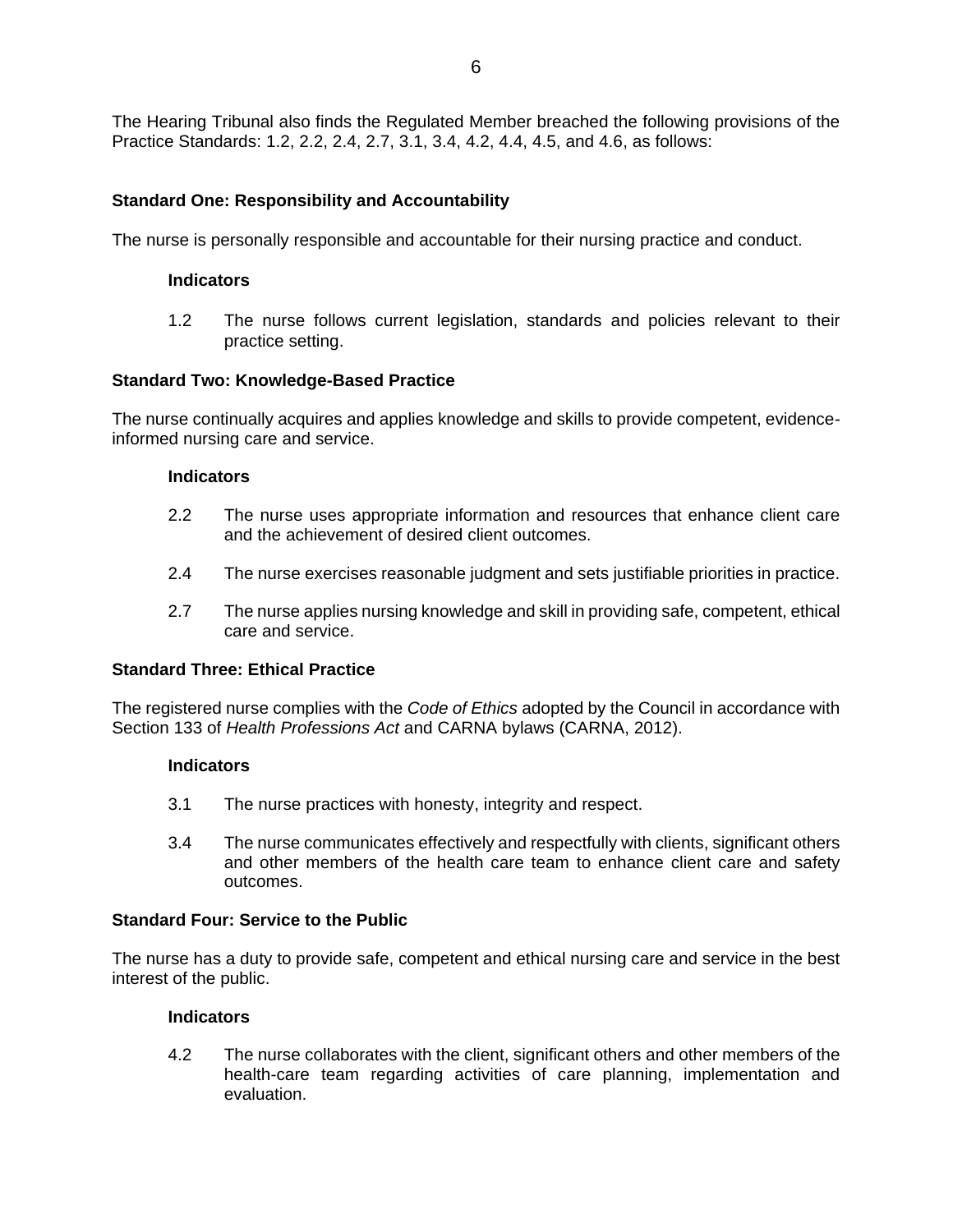- 4.4 The nurse explains nursing care to clients and significant others.
- 4.5 The nurse articulates nursing's contribution to the delivery of health care services.
- 4.6 The nurse participates in quality improvement activities.

The Hearing Tribunal finds the Regulated Member breached the following provisions of the Code of Ethics: a.1, a.2, a.5, b.4, g.1, g.2**,** as follows:

## **A. Providing Safe, Compassionate, Competent and Ethical Care**

Nurses provide safe, compassionate, competent and ethical care.

## **Ethical responsibilities:**

- 1. Nurses have a responsibility to conduct themselves according to the ethical responsibilities outlined in this document and in practice standards in what they do and how they interact with persons receiving care and other members of the health-care team.
- 2. Nurses engage in compassionate care through their speech and body language and through their efforts to understand and care about others' health-care needs.
- 5. Nurses are honest and take all necessary actions to prevent or minimize patient safety incidents. They learn from near misses and work with others to reduce the potential for future risks and preventable harms.

## **B. Promoting Health and Well-Being**

Nurses work with persons who have healthcare needs or are receiving care to enable them to attain their highest possible level of health and well-being.

## **Ethical responsibilities:**

4. Nurses collaborate with other health-care providers and others to maximize health benefits to persons receiving care and with healthcare needs and concerns, recognizing and respecting the knowledge, skills and perspectives of all.

### **G. Being Accountable**

Nurses are accountable for their actions and answerable for their practice.

- 1. Nurses, as members of a self-regulating profession, practise according to the values and responsibilities in the *Code* and in keeping with the professional standards, laws and regulations supporting ethical practice.
- 2. Nurses are honest and practise with integrity in all of their professional interactions. Nurses represent themselves clearly with respect to name, title and role.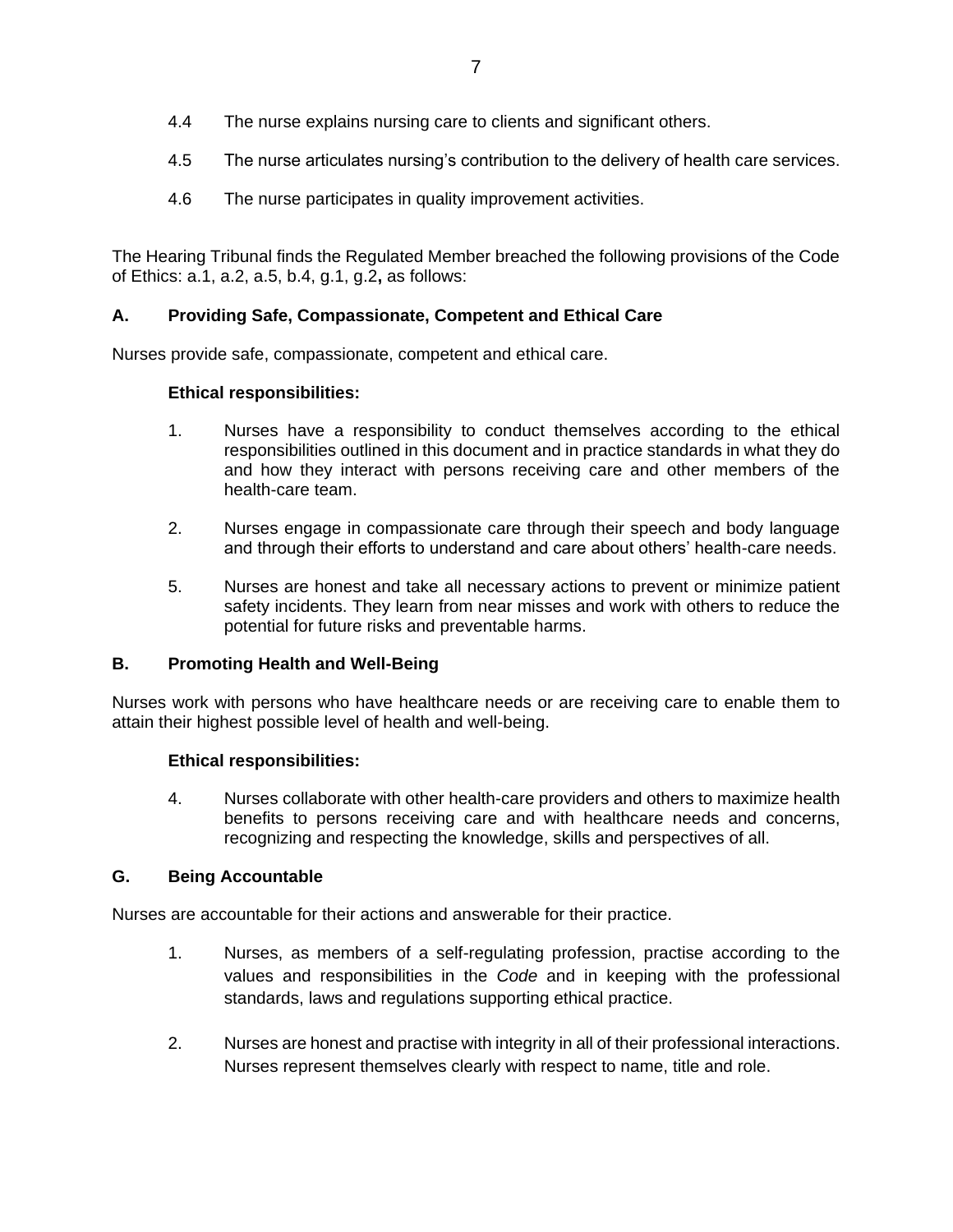The breaches of the Practice Standards and the Code of Ethics are serious and constitute unprofessional conduct pursuant to section 1(1)(pp)(ii) of the HPA.

The Regulated Member's conduct showed poor judgment in how he communicated, or failed to communicate, with [Patient 1's] family and they showed a lack of empathy and consideration for the distress they must have been experiencing as a result of what happened to [Patient 1]. He did not show respect to [Patient 1] or her family and did not communicate effectively which is a keystone element of delivering patient care. Finally, the Regulated Member's interactions to [Patient 1's] family had the effect of escalating, rather than deescalating, the distress they were feeling.

## **SUBMISSIONS ON SANCTION**

The Hearing Tribunal heard submissions on the appropriate sanction.

### **Submissions by Conduct Counsel:**

Conduct Counsel noted there was a joint proposal on sanction and reviewed the Joint Recommendations (Exhibit # 4).

Conduct Counsel reviewed the factors in the decision of *Jaswal* v. *Newfoundland Medical Board* and how those factors applied to the present case.

- 1. The nature and gravity of the proven allegations: Conduct Counsel identified that in terms of how serious this conduct was that it was on the lower end of the spectrum resulting from a lack of diligence rather than something more troubling.
- 2. The age and experience of the member: The Regulated Member is [age] years old and has been registered with CARNA since 1996.
- 3. The previous character of the member: Conduct Counsel suggested the Regulated Member's long career which was wholly absent of concern was a significantly mitigating factor.
- 4. The age and mental condition of the offended patient: [Patient 1] is a child; however, Conduct Counsel noted the issues in this hearing relate to communications rather than patient care but this factor still must be considered.
- 5. The number of times the offence was proven to have occurred: This conduct occurred over a period of months and on more than one occasion.
- 6. The role of the registered nurse in acknowledging what occurred: Conduct Counsel noted the Regulated Member had acknowledged his conduct and that this was a significant mitigating factor.
- 7. Whether the member has already suffered other serious financial or other penalties: The Conduct Counsel noted the Regulated Member had participated in a lengthy investigation in regard of these matters.
- 8. The impact on the offended patient: The probable impact of this conduct on [Patient 1] and her parents was a general mistrust in medical professions.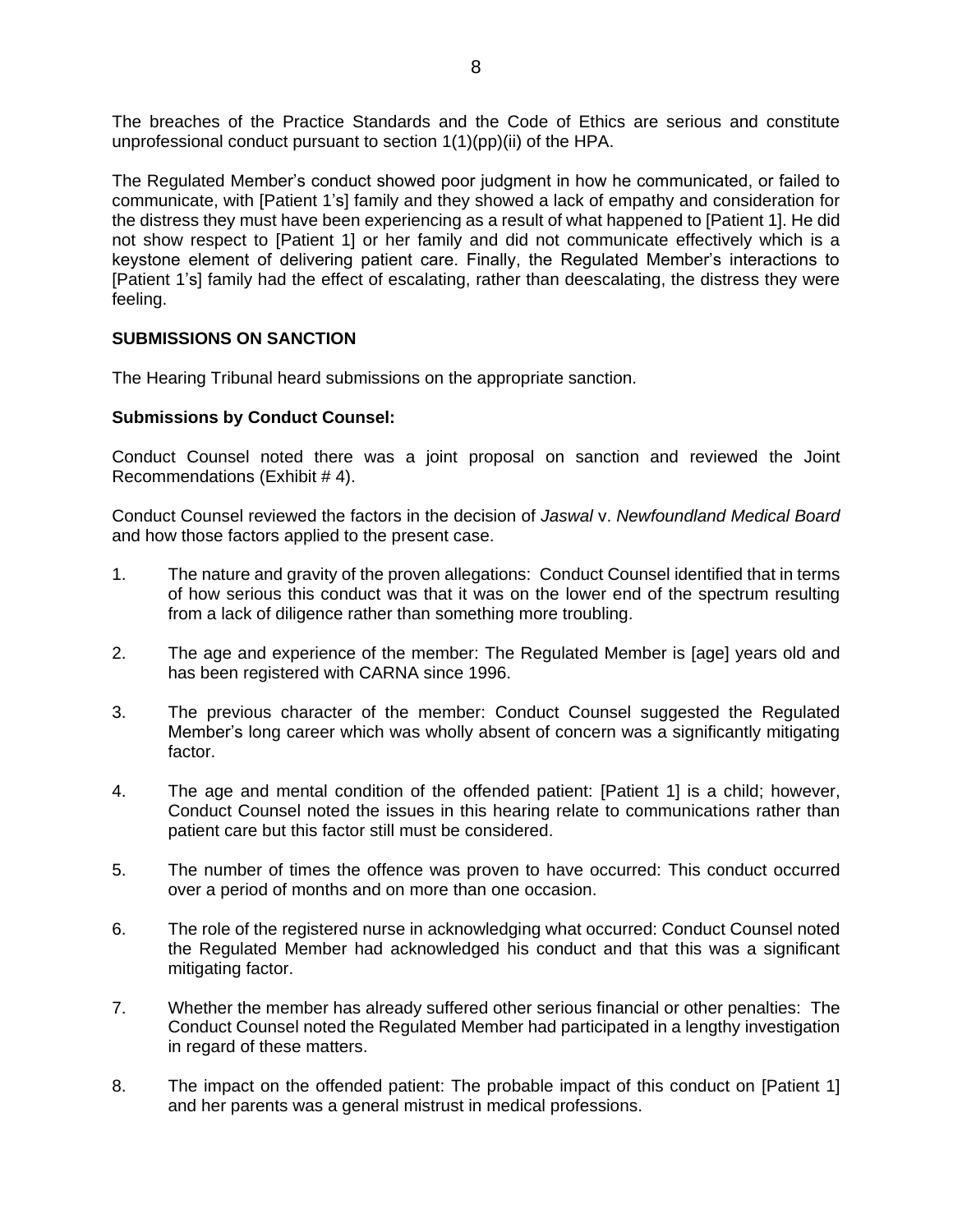- 9. The presence or absence of any mitigating factors: No specific mitigating factors were presented other than those previously noted.
- 10. The need to promote specific and general deterrence: The education component of the proposed sanction would offer specific deterrence to the Regulated Member and offer general deterrence in demonstrating the importance of patient communications.
- 11. The need to maintain public confidence: Conduct Counsel suggested the proposed sanction showed the Regulated Member was being held accountable, his admissions showed he recognized his errors and demonstrated that CARNA was meeting its mandate to govern its members and protect the public.
- 12. Degree to which offensive conduct is outside the range of permitted conduct: Conduct Counsel did not offer specific comments with regard to this factor.

### **Submissions by the Legal Counsel for the Regulated Member:**

Counsel for the Regulated Member confirmed the agreement to the proposed sanction. She noted it was clear from the Regulated Member's resumé that he had a strong career over many years of practice. Further, she advised the Hearing Tribunal the Regulated Member had deeply considered his conduct. While he believed he was taking the right steps in addressing the concerns relating to [Patient 1], that he recognized the gap in those steps in failing to keep the family apprised in these very serious circumstances. She advised that he has taken to heart the concerns about his conduct and was taking forward what he had learned and incorporating it into his practice.

#### **Statement by the Regulated Member:**

The Regulated Member read to the Hearing Tribunal a statement which he had prepared. He advised that he had thought a lot about what occurred and would work to ensure clarity going forward. He addressed [Patient 1] and her family expressing that he was sorry for what had occurred, that it must have been very traumatic and that [Patient 1] would continue to suffer the consequences.

He recognized his failure and talked about how he did not properly and professionally communicate in the circumstances. He confirmed that when he is dealing with difficult events in the future that he would use what he had learned in working with patients and families. Finally, he addressed looking to engage in his profession in a compassionate manner.

#### **DECISION AND REASONS OF THE HEARING TRIBUNAL ON SANCTION**

The Hearing Tribunal carefully considered the exhibits provided and submissions made. In the result, the Hearing Tribunal finds that the proposed sanction is reasonable in all of these circumstances and appropriately protects the public interest. The education and writing components of the sanction will provide the Regulated Member with an opportunity to reflect on his conduct and his practise going forward.

The Regulated Member has a long track record of engaging in his profession without issue. The Hearing Tribunal was left with the clear impression, from the Regulated Member's cooperation in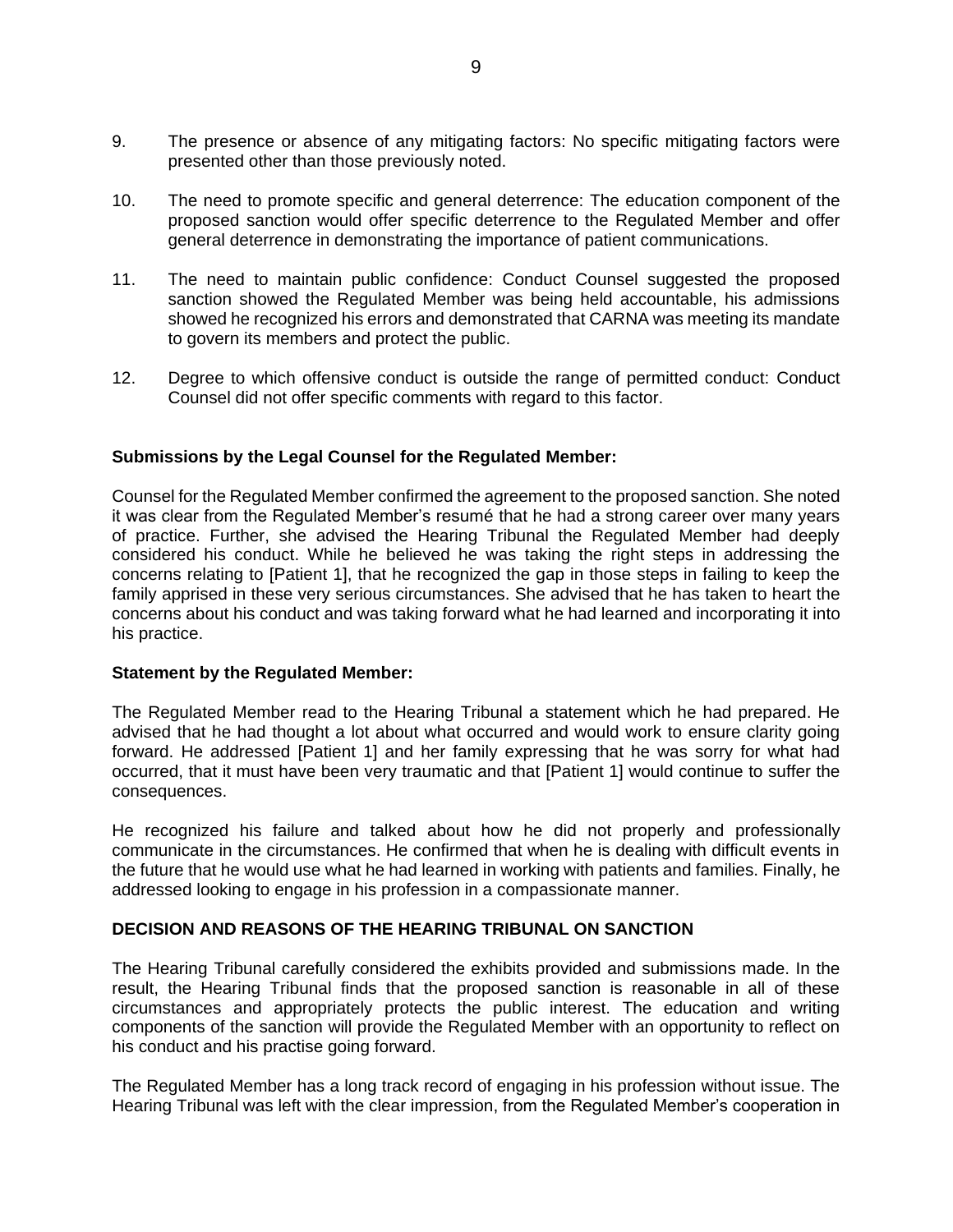the investigation and acknowledgement of his conduct as well as his comments during the hearing, that he has already begun to consider his actions and develop an understanding of the impact of his conduct as well as an appreciation for how to learn and grow from this experience.

The Hearing Tribunal is satisfied the objectives of specific and general deterrence are met with these proposed orders and the public's confidence will also be maintained. Accordingly, the Hearing Tribunal accepts the proposed sanction as presented.

## **ORDER OF THE HEARING TRIBUNAL**

The Hearing Tribunal orders that:

- 1. The Regulated Member shall pay a fine in the sum of **\$200.00**, whereby such fine may be effected via payment to MyCARNA by **December 3, 2021**, and noting the following term may apply:
	- a. Pursuant to Section 82(3)(c) of the *HPA,* the Regulated Member may be automatically suspended for any non-payment.
- 2. The Regulated Member shall provide proof satisfactory to the Complaints Director that they have successfully completed and passed the following courses of study and learning activities, no later than **December 3, 2021**:

## a. *Responsible Nursing (NURS0170 from MacEwan University)*.

- 3. The Regulated Member shall write and submit to the Complaints Director, a paper which must be deemed satisfactory to the Complaints Director, by no later than **December 3, 2021**. The paper shall:
	- a. be titled "The Importance of Patient Family Communication: What it Means to My Practice as a RN";
	- b. be at least **1,000** words in length;
	- c. be typed and comply with professional formatting guidelines (e.g. APA);
	- d. demonstrate an understanding of the importance of patient family communication;
	- e. Include a specific analysis of the how failures to communicate compassionately, professionally, effectively, and respectfully with patient family members are harmful to: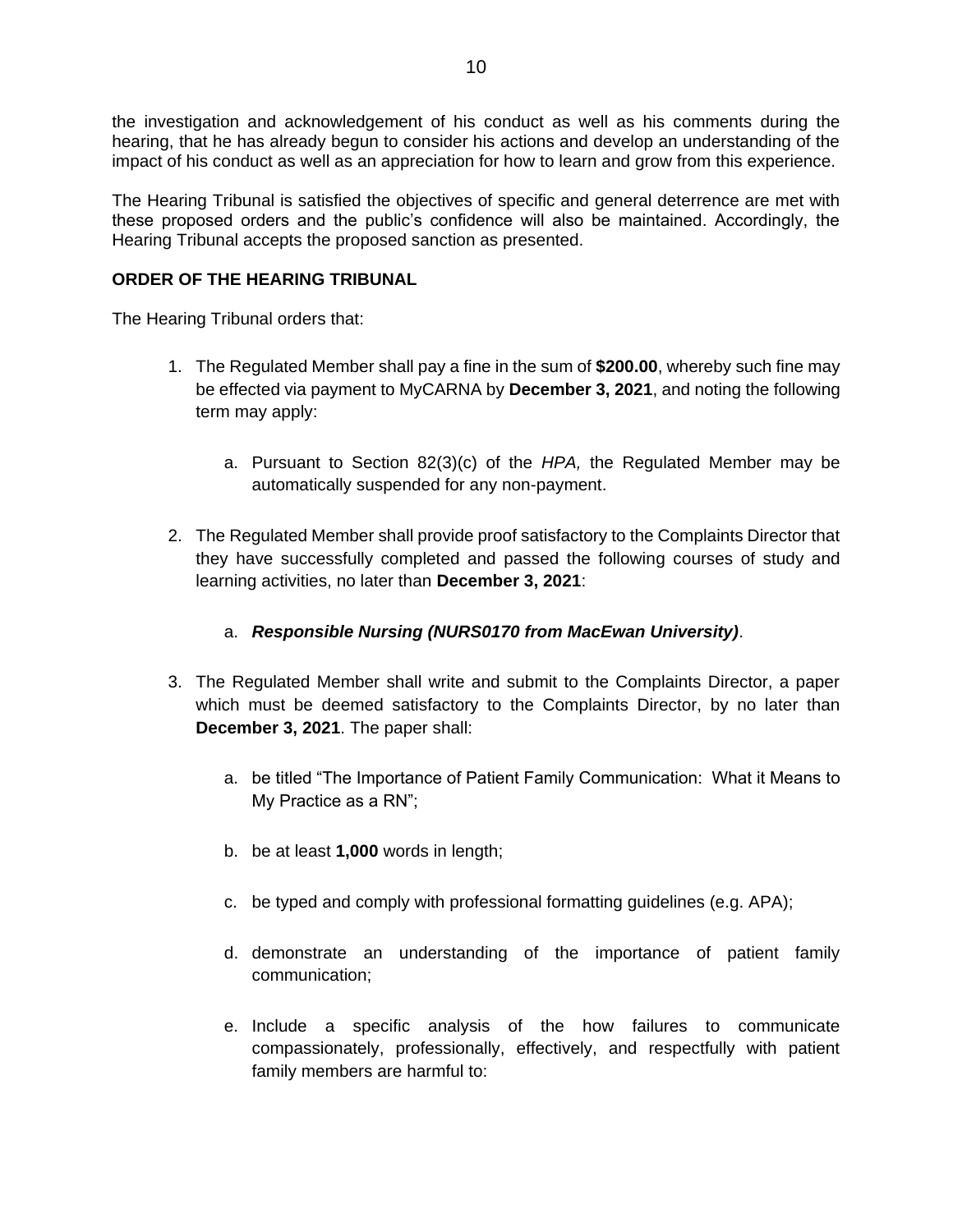- i. the public (patients, families and communities);
- ii. the reputation of the profession of nursing; and
- iii. the Regulated Member's own career.
- f. demonstrate insight into why the conduct of the Regulated Member, as outlined in this Agreement, were unacceptable, citing specific CARNA *Nursing Practice Standards* and the CARNA *Code of Ethics*; and
- g. have a bibliography of at least **five (5)** references (no older than ten years old), one of which must be the CARNA *Nursing Practice Standards* and *Code of Ethics* and others of which must be from academic journals or textbooks.

## (the "**Condition(s)**")

### I. COMPLIANCE

- 4. Compliance with this Order shall be determined by the Complaints Director of CARNA. All decisions with respect to the Regulated Member's compliance with this Order will be in the sole discretion of the Complaints Director.
- 5. The Regulated Member will provide proof of completion of the above-noted Conditions to the Complaints Director via e-mail to **procond@nurses.ab.ca** or via fax at 780-453-0546.
- 6. Should the Regulated Member fail or be unable to comply with any of the requirements of this Order, or if any dispute arises regarding the implementation of this Order, the Complaints Director may exercise the authority under section 82(3) of HPA.
- 7. The responsibility lies with the Regulated Member to comply with this Order. It is the responsibility of the Regulated Member to initiate communication with CARNA for any anticipated non-compliance and any request for an extension.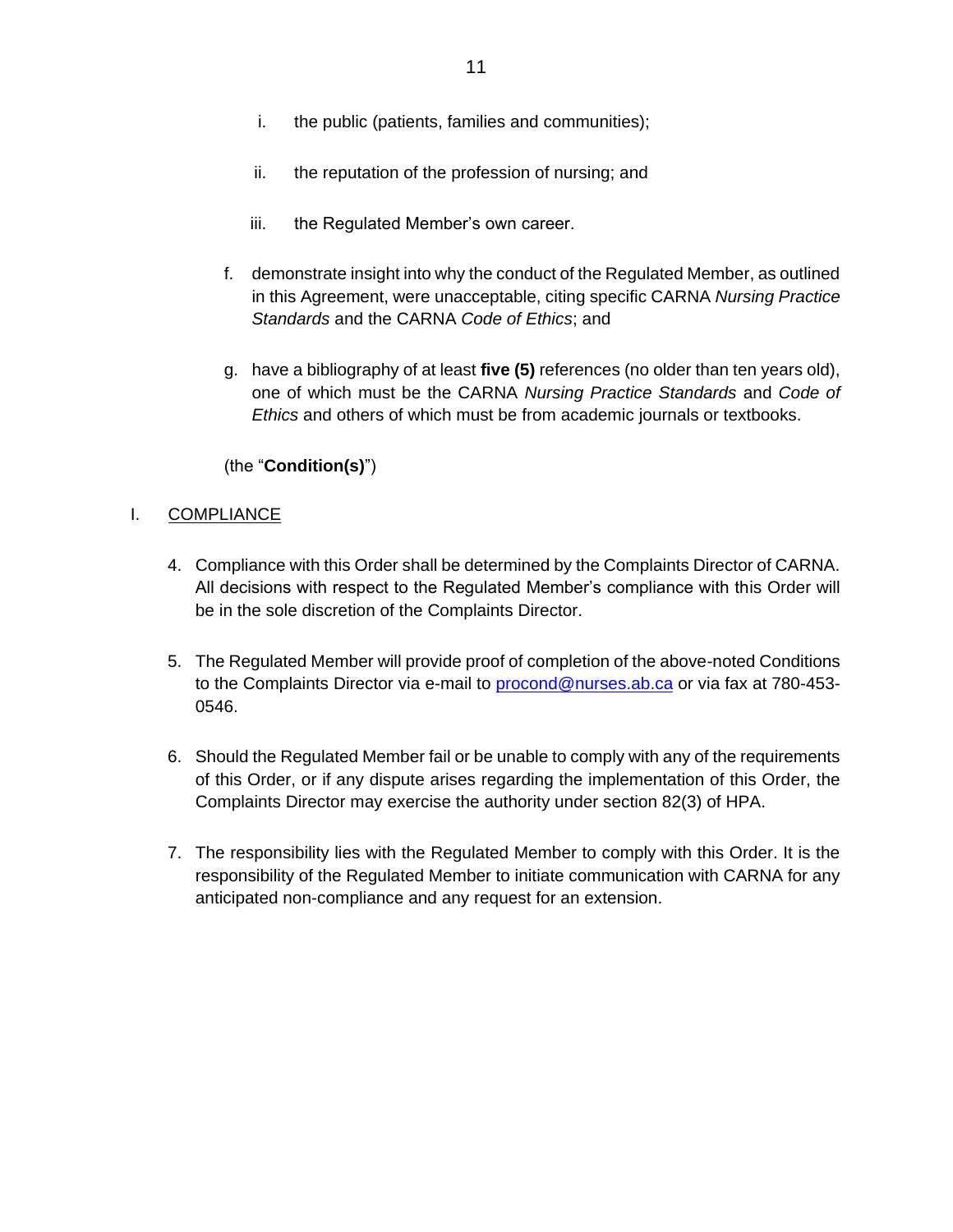## **III. CONDITIONS**

8. The Regulated Member confirmed the following list sets out all the Regulated Member's employers and includes all employers even if the Regulated Member is under an undertaking to not work, is on sick leave or disability leave, or if the Regulated Member has not been called to do shifts, but could be called. Employment includes being engaged to provide professional services as a Registered Nurse on a full-time, part-time, casual basis as a paid or unpaid employee, consultant, contractor or volunteer. The Regulated Member confirmed the following employment**:**

| <b>Employer Name</b>      | <b>Employer Address &amp; Phone</b><br><b>Number</b>      |
|---------------------------|-----------------------------------------------------------|
| [an Edmonton AB hospital] | [an Edmonton AB hospital contact<br>information redacted] |
|                           |                                                           |

- 9. The Regulated Member understood and acknowledged that it is the Regulated Member's professional responsibility to immediately inform CARNA of any changes to the Regulated Member's employers, and employment sites, including selfemployment, for purposes of keeping the Registrar current and for purposes of notices under section 119 of the HPA.
- 10. The Registrar of CARNA will be requested to put the following conditions against the Regulated Member's practice permit (current and/or future) and shall remain until the conditions are satisfied:
	- a. *Shall pay fine*;
	- b. *Course work required*; and
	- c. *Essay required*.
- 11. Effective on the date of the Hearing, which is to be determined, or the date of this Order if different from the date of the Hearing, notifications of the above condition shall be sent out to the Regulated Member's current employers (if any), the regulatory college for Registered Nurses in all Canadian provinces and territories, and other professional colleges with which the Regulated Member is also registered (if any).